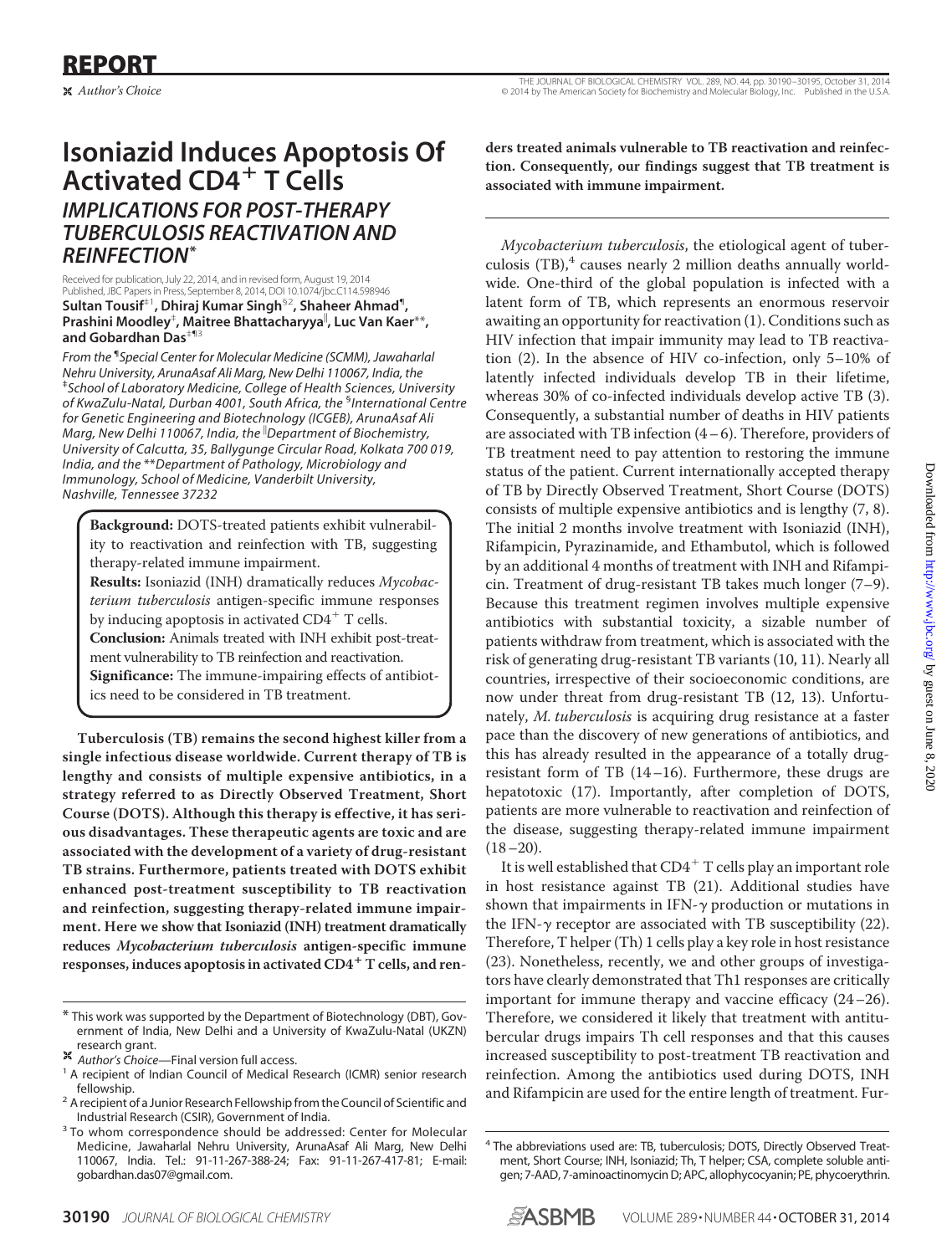ther, INH is used for treatment of latent TB, but its potential effects on immune function remain incompletely understood. Because INH is a prodrug, *in vitro* studies of INH on immune cell functions are challenging. Therefore, in this study we have examined the *in vivo* effects of INH on immune responses in TB-infected animals.

Here we demonstrate that INH eliminates antigen-specific T cells by inducing apoptosis. Animals that are previously treated with INH exhibit increased susceptibility to TB reactivation and reinfection. In light of these findings, current therapeutic regimens for TB may need to be revised.

## **MATERIALS AND METHODS**

*Mice—*Six- to 8-week-old BALB/c mice were used throughout our research. These mice were maintained at the institutional central animal facility. All animal experiments were conducted in accordance with the necessary guidelines of the Institutional Animals Ethics Committee. At different time points after infection with *M. tuberculosis*, all mice were humanely sacrificed by asphyxiation in carbon dioxide according to institutional and DBT regulations.

*M. tuberculosis Low Dose Aerosol Infection—*Infection with *M. tuberculosis* strain H37Rv (ATCC 27294; American Type Culture Collection, Manassas, VA) was performed using the low dose aerosol infection model. *M. tuberculosis* strain H37Rv was grown to mid-log phase  $(A_{600} \sim 0.6)$  in Middlebrook 7H9 media (Difco<sup>TM</sup>) with 0.1% Tween 80 (Sigma), 0.2% glycerol, and 10% Middlebrook albumin, dextrose, and catalase enrichment medium ( $\text{Difco}^{\text{TM}}$ ). For future use, bacteria were kept at  $-80$  °C in 20% glycerol stocks. Mice were infected with  $\sim$ 150 cfu of *M. tuberculosis* H37Rv using an aerosol chamber. For aerosol infection, cultured stock was washed twice with PBS and made into a single cell suspension. Mice for infection studies were housed under barrier conditions in a BSL3 laboratory.

*Drug Administration—*Fifty mg/liter Isoniazid (Sigma) was administered *ad libitum* in drinking water.

*Calculation of Colony-forming Units—*Mice were sacrificed at the required time points, and organs were harvested, homogenized in 0.2  $\mu$ m filtered PBS containing 0.05% Tween 80, and plated onto 7H11 Middlebrook (DifcoTM) plates containing 10% oleic acid, albumin, dextrose, and catalase ( $\text{Difco}^{\text{TM}}$ ). Undiluted, 10-fold diluted, and 100-fold diluted homogenized lung and spleen cells were plated in duplicate on the 7H11 plates and incubated at 37 °C for 21 days. Colonies were counted, and cfu were calculated.

*Antibodies and Reagents—*We used the following antibodies and reagents: anti-CD4 (clone: GK1.5)-FITC, -PerCP-Cy5, or - APC, anti-CD8 (clone: 53-6.7)-FITC, -PerCP-Cy5, or -APC, anti-IFN-γ (clone: XMG1.2)-APC, anti-CD44 (clone: IM7)-APC, anti-BrdU (clone: Bu20a)-PE, 7-AAD, anti-IL12 (clone: C15.6)-PE, anti-IL4 (clone: 11B11)-PE, anti-IL22 (clone: Poly5164)-PE, anti-IL10 (clone: JES5-16E3)-PE, anti-IL9 (clone: MH9A4)-PE, and anti-CD69 (clone: H1.2F3)-PE (all from eBioscience); anti-caspase-3 (clone: C92605)-FITC (From BD Biosciences); anti-FasL (SC6237) (Santa Cruz Biotechnology); and IgG-Fab2 (clone: 4412) (Cell Signaling).

*Flow Cytometry and Surface and Intracellular Staining—*To prepare a single cell suspension, spleens and lungs were isolated from mice and macerated by frosted slides in 10% RPMI 1640 (Gibco, Life Technologies). Red blood cells (RBCs) were lysed with RBC cell lysis buffer, incubated at room temperature for 3–5 min, and washed with 10% RPMI 1640. The cells were counted, and  $1 \times 10^6$  cells were used for surface staining. For intracellular staining,  $1 \times 10^6$  cells were cultured per well in 24-well plates (Nunc) and activated with 50 ng/ml phorbol 12-myristate 13-acetate and 750 ng/ml ionomycin (Sigma) overnight, and 10  $\mu$ g/ml brefeldin A (eBioscience) was added during the last 6 h of culture. Cells were washed twice with PBS and stained with antibodies directed against surface markers. After staining, cells were washed again with PBS, and cells were fixed with 100  $\mu$ l of fixation buffer (eBioscience) for 30 min; the cells were then resuspended in 200  $\mu$ l of permeabilization buffer (eBioscience) and stained with fluorescently labeled anticytokine antibodies. Fluorescence intensity of fluorochromelabeled cells was measured by flow cytometry (FACSCanto<sup>TM</sup> II, BD Biosciences). Cell viability dye (7-AAD) was added to the cells 15 min before analyzing the cells by flow cytometry. FACSDiva was used for acquiring the cells, and final data analysis was performed by FlowJo (Tree Star).

*In Vitro T Cell Proliferation Assay—*Spleens were isolated from infected or uninfected mice, macerated by frosted slides in 10% RPMI 1640 (Gibco, Life Technologies), and made into a single cell suspension. RBCs were lysed with RBC cell lysis buffer, incubated at room temperature for 3–5 min, and washed with 10% RPMI 1640. As described earlier (33), to isolate T lymphocytes, splenocytes were then passed through nylon wool columns. Similarly, lung T lymphocytes were isolated by filtration through nylon wool columns. T lymphocytes were counted and plated at 0.5  $\times$  10<sup>6</sup> cells/well in a 96-well plate or at 1  $\times$  10<sup>6</sup> cells/well in 24-well plates (Nunc) and stimulated with different concentrations of H37Rv bacterial protein lysate or *M. tuberculosis* complete soluble antigen (CSA). Cells were cultured for  $48$  h and then pulsed with tritiated thymidine ( ${}^{3}$ H-labeled tritiated thymidine, 1.0  $\mu$ Ci/well; Amersham Biosciences) before measuring incorporation of <sup>3</sup>H-labeled tritiated thymidine by means of a cell harvester and liquid scintillation counter 16 h later (Wallac TriLux, PerkinElmer).

*In Vivo T Cell Proliferation Assay—*Six hundred ng of BrdU in  $100 \mu$ l of PBS was administered intraperitoneally to each mouse 3 days prior to the experiment. Cells from both lung tissue and spleen of mice were isolated and stained with anti-BrdU antibody in the presence of DNase. Data were acquired by flow cytometry.

*Statistical Analysis—*All data were analyzed by Excel 2007. In all figures, mean values were calculated with S.D. unless stated otherwise. For all statistical analyses, Student's *t* test was performed to compare two groups, and  $p < 0.05$  was considered significant.

## **RESULTS AND DISCUSSION**

INH is a component of DOTS therapy and is employed for the entire length of treatment (7–9). Furthermore, INH monotherapy is used for treatment of latent TB (1, 9). Extended use of antitubercular drugs renders patients vulnerable to TB reactivation and reinfection, suggesting therapy-related immune impairment. Therefore, we determined the effects of INH on

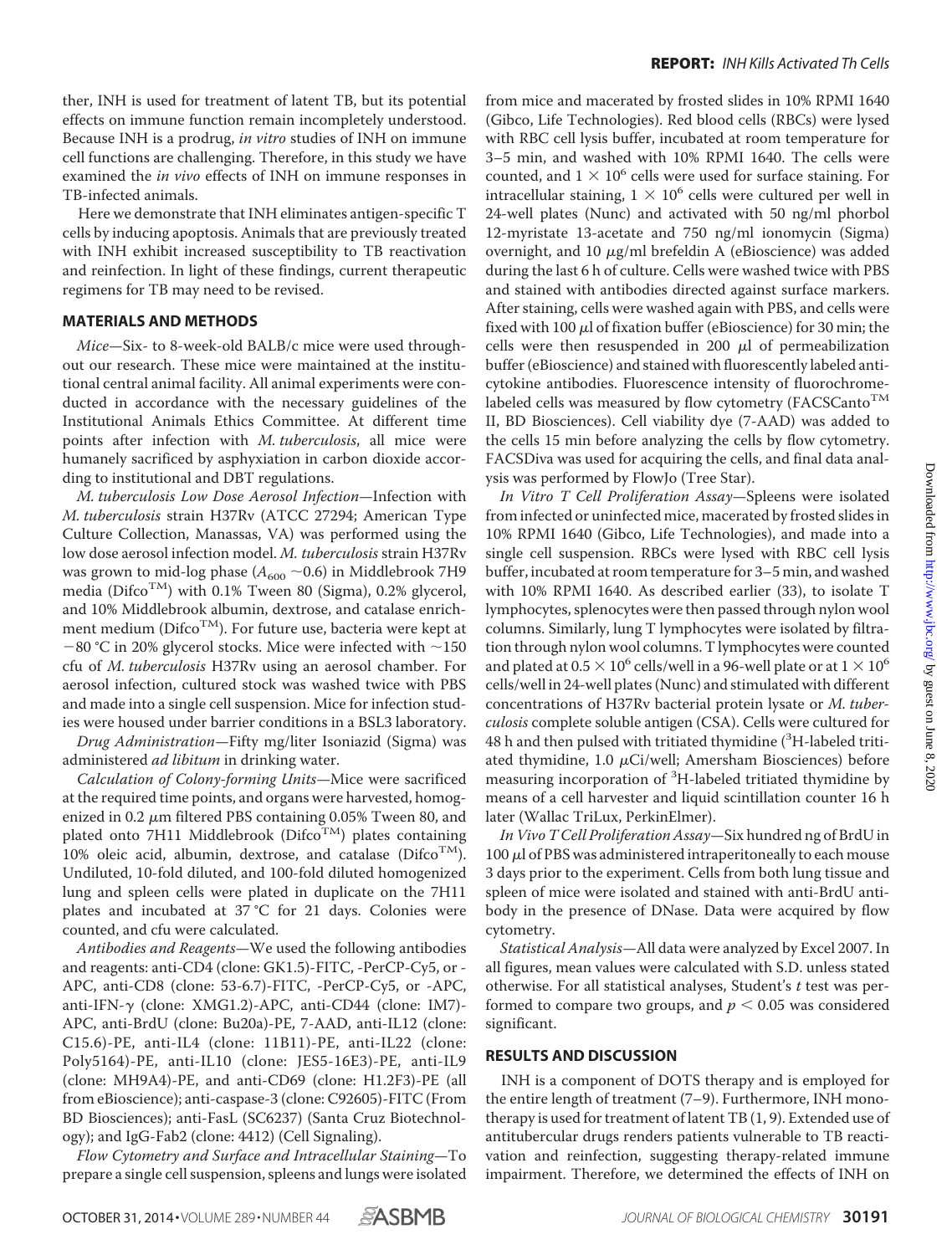

FIGURE 1. **The antituberculosis drug Isoniazid suppresses host immunity by inducing activation-induced cell death in T cells.** *a*, lung and spleen cfu. Mice infected with a high dose aerosol inoculum (~150 cfu/mice) of *M. tuberculosis* strain H37Rv were sacrificed at various time points. Lungs and spleens were harvested, homogenized in 0.2  $\mu$ M filtered PBS containing 0.05% Tween 80, and plated onto 7H11 Middlebrook plates containing 10% oleic acid, albumin, dextrose, and catalase. Undiluted, 10-fold, 100-fold, and 1000-fold diluted lung and spleen cell homogenates were plated in duplicate on the above 7H11 agar plates and incubated at 37 °C for 21 days. Colonies were counted, and cfu were estimated. Data shown here are representative of five independent experiments. Each cfu experiment has been carried out with three mice per experiment. *b*, *left panel*, total number of splenocytes 30 days post-treatment. Total numbers of splenocytes were counted using a hemocytometer after preparation of single cell suspensions following isolation of spleens from mice. Data shown here are representative of five independent experiments with three mice in each group and represent the mean S.D. values. *Right panel*, the percentage of CD4<sup>+</sup> T cells in lungs. Lung lymphocytes were stained with anti-CD4 antibodies, and data were acquired by flow cytometry. The percentage of cells expressing CD4 is shown in the bar diagram with mean  $\pm$  S.D. Data shown here are representative of five independent experiments with three mice in each group. *c*, antigen-specific T cell proliferation. T lymphocytes were isolated from spleens of mice 30 days post-treatment with INH, and T cell proliferation assays were performed using tritiated thymidine after stimulation with *M. tuberculosis* H37Rv CSA. Data shown here are representative of five independent experiments with three mice in each group and represent the mean  $\pm$  S.D. values. *d, in vivo* T cell proliferation in spleen and lung. To determine the status of host T cell proliferation *in vivo* during infection and treatment, 0.6 mg of BrdU in 100 µl of PBS was administered intraperitoneally to each mouse at 3 days prior to sacrifice. Cells were then isolated from both lung tissue and spleen and stained with anti-BrdU antibodies. Data were acquired by flow cytometry. The percentage of cells showing BrdU incorporation in different groups at 30 days post-treatment is shown in the dot-plot diagram with mean  $\pm$  S.D. Data shown here are representative of five independent experiments with three mice in each group. *e*, lung cfu. Mice infected with a high dose aerosol inoculum (~150) cfu/mice) of the BND320 strain of *M. tuberculosis* were sacrificed at various time points, and lungs were harvested, homogenized in 0.2 μm filtered PBS containing 0.05% Tween 80, and plated onto 7H11 Middlebrook plates containing 10% oleic acid, albumin, dextrose, and catalase. Undiluted, 10-fold, 100-fold, and 1000-fold diluted lung cell homogenates were plated in duplicate on the above 7H11 plates and incubated at 37 °C for 21 days. Colonies were counted, and cfu were estimated. Data shown here are representative of three independent experiments. Each cfu experiment has been carried out with three mice per experiment. *f*, *left panel*, total number of splenocytes 45 days post-treatment. Total numbers of splenocytes were counted using a hemocytometer after preparation of single cell suspensions. Data shown here are representative of two independent experiments with three mice in each group and represent the .<br>mean ± S.D. values. *Middle* and *right panels*, the percentage of CD4<sup>+</sup> and CD8<sup>+</sup> T cells in spleen. Splenocytes were stained with anti-CD4 and anti-CD8 antibodies, and data were acquired by flow cytometry. The percentage of cells expressing CD4 or CD8 is shown in the bar diagram with mean  $\pm$  S.D. at 30 and 45 days post-treatment. Data shown here are representative of three independent experiments with three mice in each group. *g*, CD69, CD44, and CD25 expression. Splenocytes of mice infected with BND320 and treated with INH for 45 days were surface-stained with anti-CD4, -CD69, -CD44, and -CD25 antibodies, and samples were acquired by flow cytometry. T cells were gated for CD4 expression, and the percentage of cells expressing CD69, CD44, and CD25 among CD4 + T cells is shown in the FACS plots with mean  $\pm$  S.D. Data shown here are representative of three independent experiments with three mice in each group.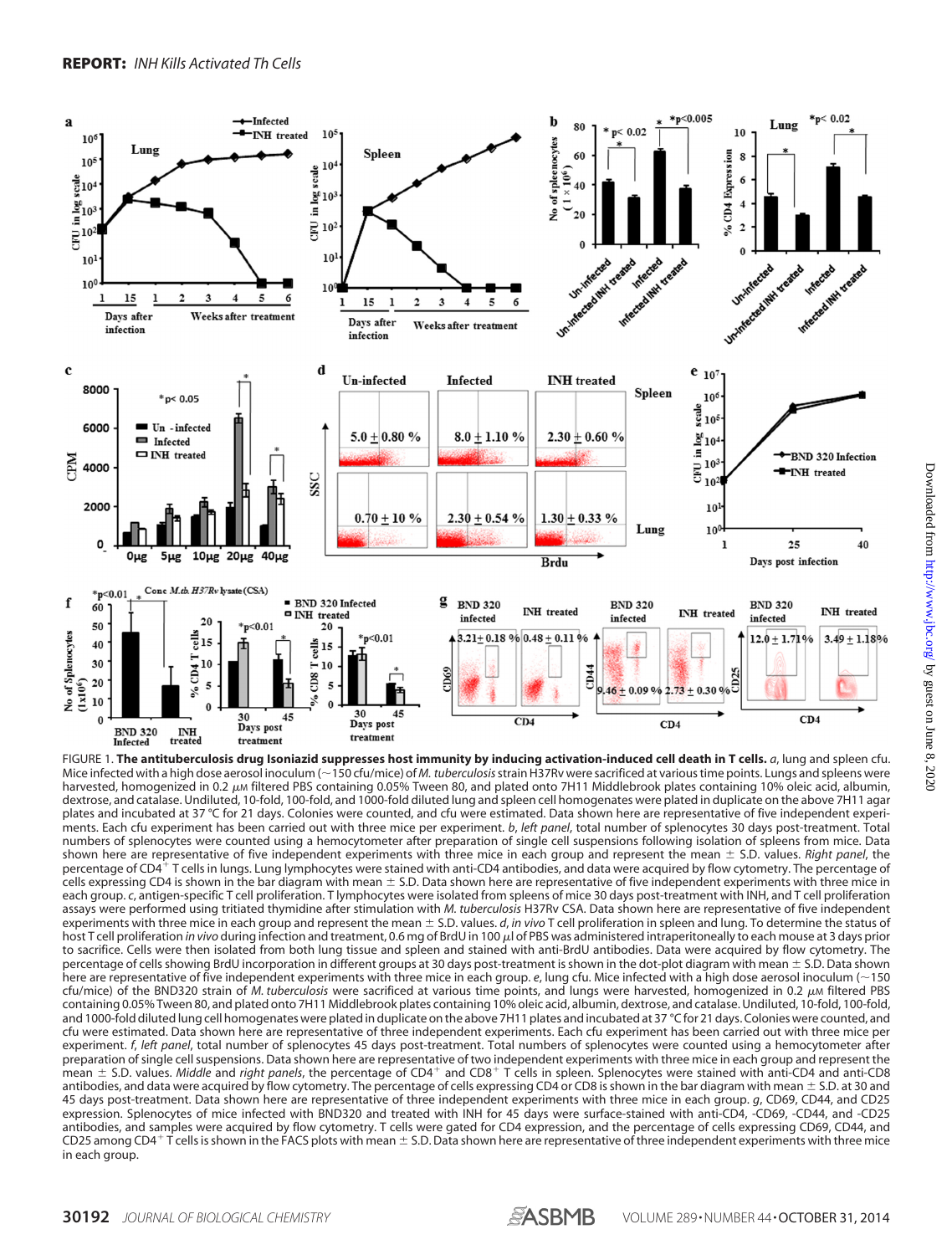

FIGURE 2. **INH is an inadequate inducer of sterile immunity and enhances the risk for reinfection.** *a*, treatment with Isoniazid induces poor sterilizing activity against latent TB. Mice infected with *M. tuberculosis* strain H37Rv following low dose aerosol exposure (~150 cfu/mice) were treated with 50 mg/liter Isoniazid administered *ad libitum* (in the drinking water) until complete eradication of infection, *i.e.* for 75 days. These mice were then rested for 15 days followed by dexamethasone treatment (0.8 mg/kg administered intraperitoneally) three times per week for 30 days. Mice were then sacrificed, and cfu were analyzed from lung homogenates to estimate the reactivation of latent mycobacteria. *b*, Isoniazid treatment sensitizes animals to *M. tuberculosis* reinfection. Mice infected with *M. tuberculosis* strain H37Rv following the low dose aerosol infection model (~150 cfu/mice) were treated with 50 mg/liter Isoniazid administered *ad libitum* until complete eradication of infection, *i.e.* for 60 days. These mice were then rested for 50 days followed by reinfection with *M. tuberculosis* using the same dose and protocol as for the primary infection. These mice were then sacrificed after 35 days, and lungs were harvested to evaluate the frequency of reinfection.



750 ng/ml ionomycin overnight, and 10  $\mu$ g/ml brefeldin A was added during the last 6 h of culture. Cells were then intracellularly stained with anti-IL4, -IFN $_{\gamma}$ -IL9, -IL10, -IL12, or -IL22 antibodies and appropriately labeled control antibodies. Cells were acquired by a flow cytometer. Data are shown as mean  $\pm$  S.D., and Student's *t* test was performed for estimating significance between two groups.

immune responses during the progression of TB disease in mice. We infected BALB/c mice with H37Rv and treated the animals with INH at a dose of 50 mg/liter. As expected, INH inhibited the growth of *M. tuberculosis* in a treatment time-dependent fashion (Fig. 1*a*). However, numbers of total splenocytes as well as activated CD4- T cells declined rapidly (Fig. 1*b*). To assess whether INH treatment influences antigen-specific immune responses, we rechallenged splenocytes *ex vivo* with *M. tuberculosis*-derived CSA and measured cellular proliferation by <sup>3</sup>[H]thymidine incorporation assay. We found that

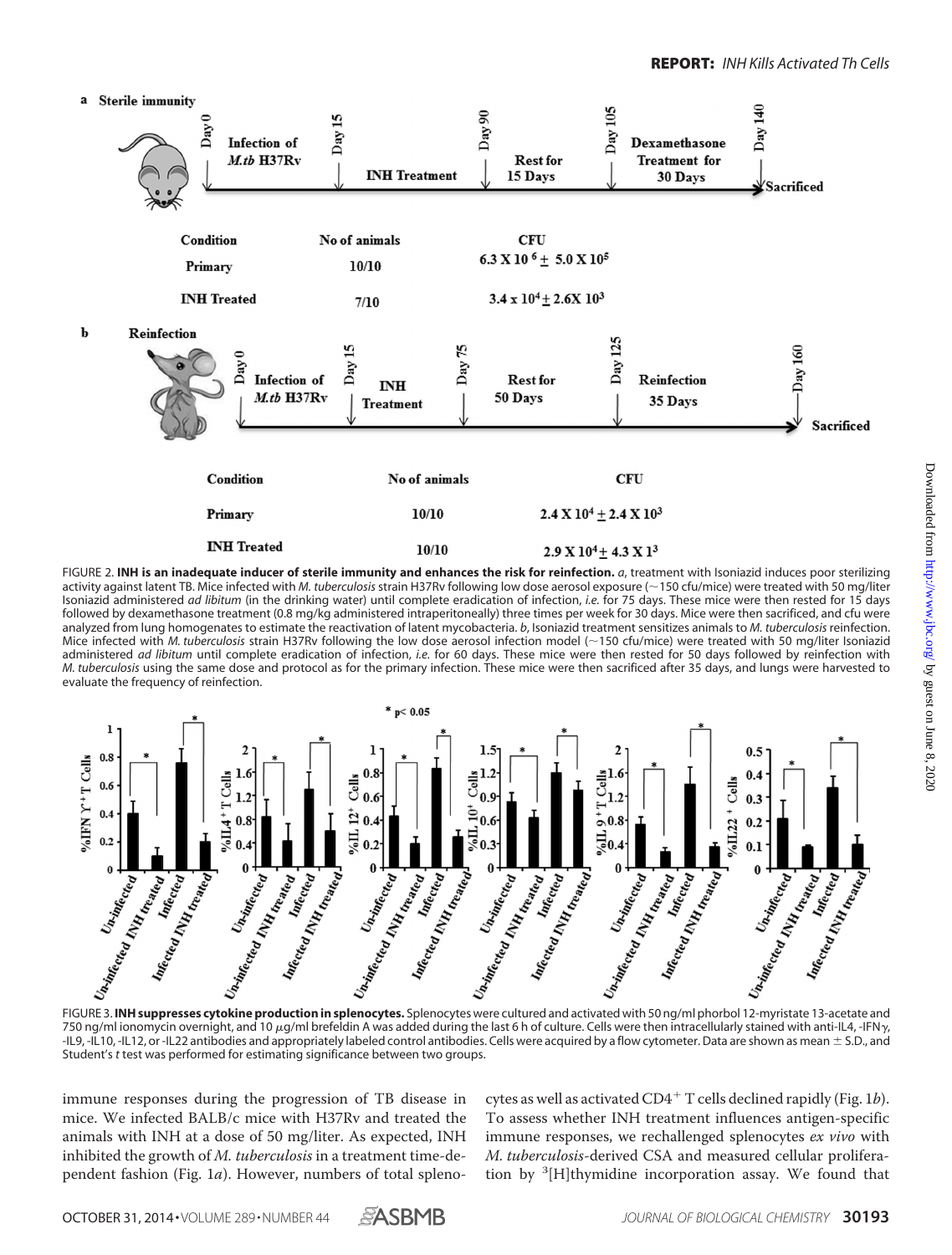INH-treated animals exhibited a suppressed proliferative response as compared with untreated animals (Fig. 1*c*). This was further confirmed by using BrdU incorporation assays (Fig. 1*d*). However, we considered that each of these observed effects may be due to reduced availability of *M. tuberculosis* antigens in treated animals. To exclude this possibility, we performed similar experiments with an INH-resistant *M. tuberculosis* strain (BND320). Although we failed to observe any changes in bacillary growth induced by INH (Fig. 1*e*), treated animals exhibited reduced splenocyte numbers and CD4<sup>+</sup> T cell proliferation, similar to that of the INH-sensitive strain H37Rv (Fig. 1, *f* and *g*). These findings indicated that INH suppresses antigen-specific immune responses.

We reasoned that INH might directly cause cell death in antigen-specific T cells. To investigate this hypothesis, we isolated spleen cells and lung T cells from infected and INHtreated animals and determined apoptosis in T cells. We found that a large number of cells stained with 7-AAD, indicating that INH induces apoptosis (data not shown). Cycling cells often have increased susceptibility to apoptotic death (27), and hence we determined whether T cell death was restricted to the activated T cell population. For this purpose, we stained the cells for expression of activation markers such as CD44 and CD69. As expected, we found that the loss of T cells was largely confined to the activated T cell population (data not shown). Apoptotic death is mediated by up-regulation of the caspase pathway, with caspase-3 playing a central role. Thus, we measured caspase-3 in apoptotic cells, and found it to be profoundly upregulated (data not shown). To further strengthen this hypothesis, we examined the expression of FasL. We observed that FasL was dramatically up-regulated (data not shown). These observations indicated that, upon treatment with INH, activated CD4<sup>+</sup> T cells undergo apoptosis. To find out the most probable reasons for vulnerabilities of reactivation and reinfection (Fig 2) after treatment of tuberculosis infection, we checked the status of Th1 cells in INH-treated mice. Because it is well known that Th1 cells are more susceptible to apoptosis than Th2 cells (28), we tested whether INH has a biased activity in inducing apoptosis in Th1 *versus* Th2 cells. For this purpose, we measured cytokines in the splenocytes. We observed that Th1 cells underwent apoptosis more rapidly than Th2 cells (Fig. 3). Th1 cells (producers of IFN- $\gamma$ ) play a central role in host protection against TB, and *M. tuberculosis* thwarts such responses by several means for its unhindered lifestyle within susceptible hosts (29). Therefore, elimination of Th1 cells by INH may be detrimental and render the host susceptible to reactivation or reinfection after treatment. In this context, the available literature indicates that patients treated with DOTS therapy are more vulnerable to disease reactivation and reinfection after completion of the therapeutic regimen (18, 19, 20). Therefore, these studies suggest that therapeutic antibiotics influence antitubercular immune responses. As susceptibility to *M. tuberculosis* infection is determined by Th cells (30), we reasoned that loss of  $CD4^+$  T cells during treatment may play a role in post-treatment vulnerability to TB reactivation and reinfection. To test this hypothesis, we treated animals with a course of INH and subsequently either treated the animals with dexamethasone or reinfected them with *M. tuberculosis*

H37Rv. As shown in Fig. 2*a*, treatment with dexamethasone promoted *M. tuberculosis* reactivation in INH-treated animals, as deduced from the bacterial counts in different organs. This observation suggested that primary treatment resulted in the killing of most *M. tuberculosis* organisms, but did not induce complete eradication. Therefore, an alteration in the status of the immune response reactivates the latent organisms. It is interesting to note that INH treatment induces apoptosis in activated Th cells, and although INH is unable to completely eliminate the *M. tuberculosis* organisms, the organisms do not immediately reactivate after treatment is completed. It is highly likely that *M. tuberculosis* hides in secluded structures such as granulomas embedded in an immunosuppressive environment, where drug penetration is low. Previously, we have shown that mesenchymal stem cells contribute to this immunosuppressive environment (31), and other host cells may contribute as well (32).

Recently, we and other groups of investigators have shown that Th1 cells play an important role in vaccine efficacy against tuberculosis (24–26). Here we have presented data indicating that INH partially eliminates *M. tuberculosis* antigen-specific CD4- T cells. This may render treated animals more susceptible to TB reinfection. As shown in Fig. 2*b*, we found that animals previously treated with INH were as susceptible as naive animals to TB infection. This observation suggested that, despite the generation of host protective immunity during infection and clearance of the organisms, immune memory has not been restored. It is likely that the activated CD4<sup>+</sup> T cells eliminated by INH are precursors to the central memory cells that are critical for eliciting vaccine efficacy.

Therefore, our observations warrant consideration for the addition of immunomodulators to conventional antibiotic treatment regimens. Such immunomodulators may prevent the loss of antigen-specific T cells during treatment. Thus, restoration of immunological memory in this manner may act as a self-propagating vaccine to protect against TB reactivation and future infection.

*Acknowledgments—We thank the DBT-supported Tuberculosis Aerosol Challenge Facility at the ICGEB (New Delhi, India).We thank the ICGEB, where the work was initiated. We thank Prof. David Sherman (Seattle Institute of Biomedical Research, Seattle, WA) for providing M. tuberculosis strain H37Rv (ATCC 27294).*

## **REFERENCES**

- 1. World Health Organization (2010) WHO global tuberculosis control report: Summary. *Cent. Eur. J. Public Health* **18,** 237
- 2. Pawlowski, A., Jansson, M., Sköld, M., Rottenberg, M. E., and Källenius, G. (2012). Tuberculosis and HIV co-infection. *PLoS Pathog.* **8,** e1002464
- 3. Zumla, A., Raviglione, M., Hafner, R., and von Reyn, C. F. (2013) Tuberculosis. *N. Engl. J. Med.* **368,** 745–755
- 4. Getahun, H., Gunneberg, C., Granich, R., and Nunn, P. (2010) HIV infection-associated tuberculosis: the epidemiology and the response. *Clin. Infect. Dis.* **50,** Suppl. **3,** S201–S207
- 5. Collins, K. R., Quiñones-Mateu, M. E., Toossi, Z., and Arts, E. J. (2002) Impact of tuberculosis on HIV-1 replication, diversity, and disease progression. *AIDS Rev.* **4,** 165–176
- 6. Corbett, E. L., Watt, C. J., Walker, N., Maher, D., Williams, B. G., Raviglione, M. C., and Dye, C. (2003) The growing burden of tuberculosis: global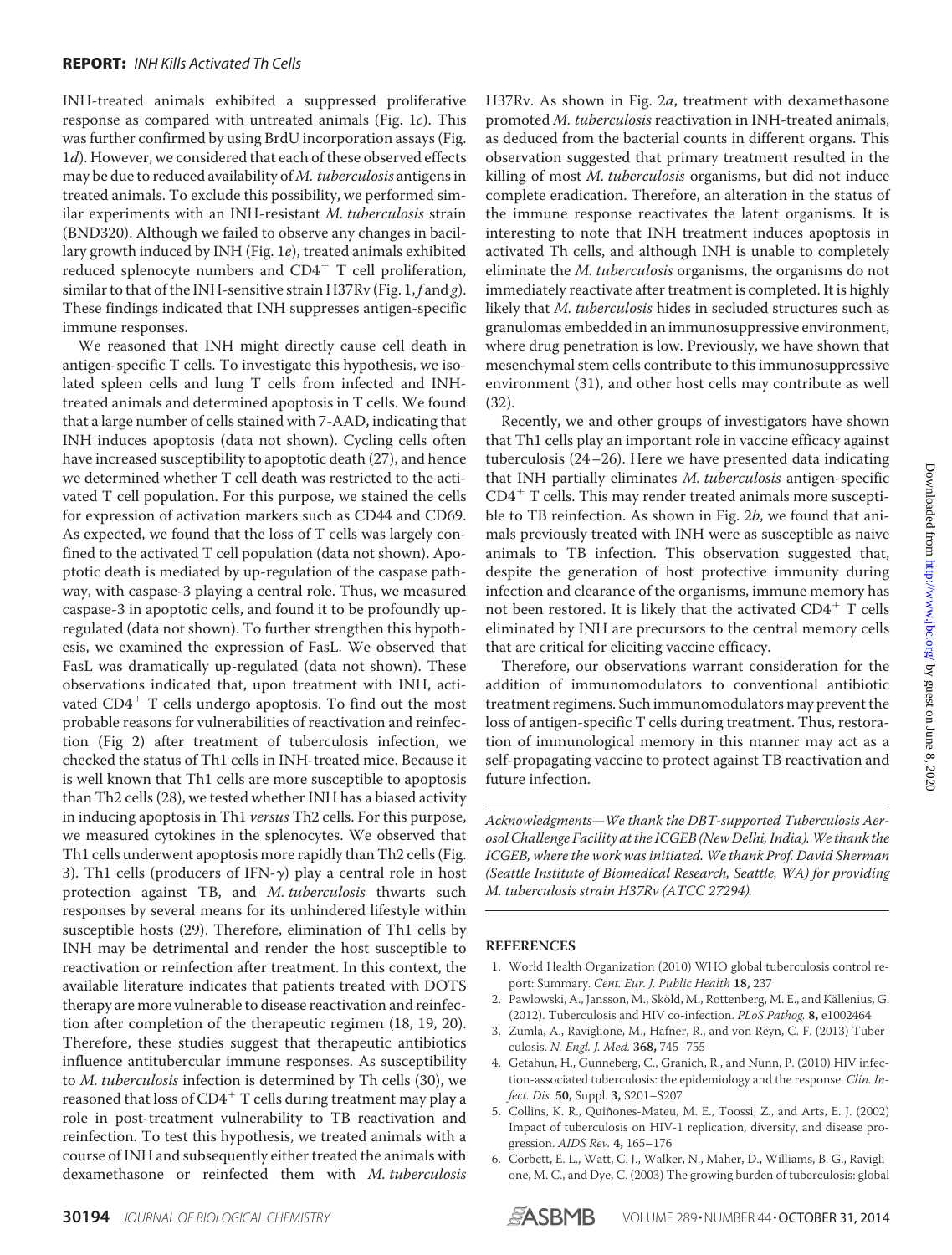trends and interactions with the HIV epidemic. *Arch. Intern. Med.* **163,** 1009–1021

- 7. Espinal, M. A., Laszlo, A., Simonsen, L., Boulahbal, F., Kim, S. J., Reniero, A., Hoffner, S., Rieder, H. L., Binkin, N., Dye, C., Williams, R., and Raviglione, M. C. (2001) Global trends in resistance to antituberculosis drugs: World Health Organization-International Union against Tuberculosis and Lung Disease Working Group on Anti-Tuberculosis Drug Resistance Surveillance. *N. Engl. J. Med.* **344,** 1294–1303
- 8. Pablos-Méndez, A., Raviglione, M. C., Laszlo, A., Binkin, N., Rieder, H. L., Bustreo, F., Cohn, D. L., Lambregts-van Weezenbeek, C. S., Kim, S. J., Chaulet, P., and Nunn, P. (1998) Global surveillance for antituberculosisdrug resistance, 1994–1997: World Health Organization-International Union against Tuberculosis and Lung Disease Working Group on Anti-Tuberculosis Drug Resistance Surveillance. *N. Engl. J. Med.* **338,** 1641–1649
- 9. World Health Organization (2004) Anti-tuberculosis drug resistance in the world. in *The WHO/IUATLD Global Project on Anti-Tuberculosis Drug Resistance Surveillance Report No. 3*, pp. 16–20, World Health Organization, Geneva, Switzerland
- 10. Pablos-Mendez, A., Gowda, D. K., and Frieden, T. R. (2002) Controlling multidrug-resistant tuberculosis and access to expensive drugs: a rational framework. *Bull. World Health Organ.* **80,** 489–495
- 11. Davies, J. (1996) Origins and evolution of antibiotic resistance. *Microbiologia* **12,** 9–16
- 12. Nathanson, E., Nunn, P., Uplekar, M., Floyd, K., Jaramillo, E., Lönnroth, K., Weil, D., and Raviglione, M. (2010) MDR tuberculosis: critical steps for prevention and control. *N. Engl. J. Med.* **363,** 1050–1058
- 13. Falzon, D., Jaramillo, E., Wares, F., Zignol, M., Floyd, K., and Raviglione, M. C. (2013) Universal access to care for multidrug-resistant tuberculosis: an analysis of surveillance data. *Lancet Infect. Dis.* **13,** 690–697
- 14. Velayati, A. A., Masjedi, M. R., Farnia, P., Tabarsi, P., Ghanavi, J., Ziazarifi, A. H., and Hoffner, S. E. (2009) Emergence of new forms of totally drugresistant tuberculosis bacilli: super extensively drug-resistant tuberculosis or totally drug-resistant strains in Iran. *Chest* **136,** 420–425
- 15. Udwadia, Z. F. (2012) Totally drug-resistant tuberculosis in India: who let the djinn out? *Respirology* **17,** 741–742
- 16. Udwadia, Z. F., Amale, R. A., Ajbani, K. K., and Rodrigues, C. (2012) Totally drug-resistant tuberculosis in India. *Clin. Infect. Dis.* **54,** 579–581
- 17. Fountain, F. F., Tolley, E., Chrisman, C. R., and Self, T. H. (2005) Isoniazid hepatotoxicity associated with treatment of latent tuberculosis infection: a 7-year evaluation from a public health tuberculosis clinic. *Chest* **128,** 116–123
- 18. Cox, H. S., Morrow, M., and Deutschmann, P. W. (2008) Long term efficacy of DOTS regimens for tuberculosis: systematic review. *BMJ* **336,** 484–487
- 19. den Boon, S., van Lill, S. W., Borgdorff, M. W., Enarson, D. A., Verver, S., Bateman, E. D., Irusen, E., Lombard, C. J., White, N. W., de Villiers, C., and Beyers, N. (2007) High prevalence of tuberculosis in previously treated patients, Cape Town, South Africa. *Emerg. Infect. Dis.* **13,** 1189–1194
- 20. van Rie, A., Warren, R., Richardson, M., Victor, T. C., Gie, R. P., Enarson, D. A., Beyers, N., and van Helden, P. D. (1999) Exogenous reinfection as a

cause of recurrent tuberculosis after curative treatment. *N. Engl. J. Med.* **341,** 1174–1179

- 21. Mutis, T., Cornelisse, Y. E., and Ottenhoff, T. H. (1993) Mycobacteria induce CD4<sup>+</sup> T cells that are cytotoxic and display Th1-like cytokine secretion profile: heterogeneity in cytotoxic activity and cytokine secretion levels. *Eur. J. Immunol.* **23,** 2189–2195
- 22. Flynn, J. L., Chan, J., Triebold, K. J., Dalton, D. K., Stewart, T. A., and Bloom, B. R. (1993) An essential role for interferon  $\gamma$  in resistance to *Mycobacterium tuberculosis* infection. *J. Exp. Med.* **178,** 2249–2254
- 23. Haanen, J. B., de Waal Malefijt, R., Res, P. C., Kraakman, E. M., Ottenhoff, T. H., de Vries, R. R., and Spits, H. (1991) Selection of a human T helper type 1-like T cell subset by mycobacteria. *J. Exp. Med.* **174,** 583–592
- 24. Bhattacharya, D., Dwivedi, V.P., Maiga, M., Maiga, M., Van Kaer, L., Bishai,W. R., and Das, G. (2014) Small molecule-directed immunotherapy against recurrent infection by *Mycobacterium tuberculosis*. *J. Biol. Chem.* **289,** 16508–16515
- 25. Chatterjee, S., Dwivedi, V. P., Singh, Y., Siddiqui, I., Sharma, P., Van Kaer, L., Chattopadhyay, D., and Das, G. (2011) Early secreted antigen ESAT-6 of *Mycobacterium tuberculosis* promotes protective T helper 17 cell responses in a Toll-like receptor-2-dependent manner. *PLoS Pathog.* **7,** e1002378
- 26. Sweeney, K. A., Dao, D. N., Goldberg, M. F., Hsu, T., Venkataswamy, M. M., Henao-Tamayo, M., Ordway, D., Sellers, R. S., Jain, P., Chen, B., Chen, M., Kim, J., Lukose, R., Chan, J., Orme, I. M., Porcelli, S. A., and Jacobs, W. R., Jr. (2011) A recombinant *Mycobacterium smegmatis* induces potent bactericidal immunity against *Mycobacterium tuberculosis*. Nat Med **17:**1261–1268
- 27. Borst, P. (2012) Cancer drug pan-resistance: pumps, cancer stem cells, quiescence, epithelial to mesenchymal transition, blocked cell death pathways, persisters or what? *Open Biol.* **2,** 120066
- 28. Devadas, S., Das, J., Liu, C., Zhang, L., Roberts, A. I., Pan, Z., Moore, P. A., Das, G., and Shi, Y. (2006) Granzyme B is critical for T cell receptorinduced cell death of type 2 helper T cells. *Immunity* **25,** 237–247
- 29. Dietrich, J., and Doherty, T. M. (2009) Interaction of *Mycobacterium tuberculosis* with the host: consequences for vaccine development. *APMIS* **117,** 440–457
- 30. Gallegos, A. M., van Heijst, J. W., Samstein, M., Su, X., Pamer, E. G., and Glickman, M. S. (2011) A  $\gamma$  interferon independent mechanism of CD4 T cell mediated control of *M. tuberculosis* infection *in vivo*. *PLoS Pathog.* **7,** e1002052
- 31. Raghuvanshi, S., Sharma, P., Singh, S., Van Kaer, L., and Das, G. (2010) *Mycobacterium tuberculosis* evades host immunity by recruiting mesenchymal stem cells. *Proc. Natl. Acad. Sci. U.S.A.* **107,** 21653–21658
- 32. Saha, B., Das, G., Vohra, H., Ganguly, N. K., and Mishra, G. C. (1994) Macrophage-T cell interaction in experimental mycobacterial infection: selective regulation of co-stimulatory molecules on *Mycobacterium*-infected macrophages and its implication in the suppression of cell-mediated immune response. *Eur. J. Immunol.* **24,** 2618–2624
- 33. Tousif, S., Singh, Y., Prasad, D. V., Sharma, P., Van Kaer, L., and Das, G. (2011) T cells from Programmed Death-1 deficient mice respond poorly to *Mycobacterium tuberculosis* infection. *PLoS One* **6,** e19864